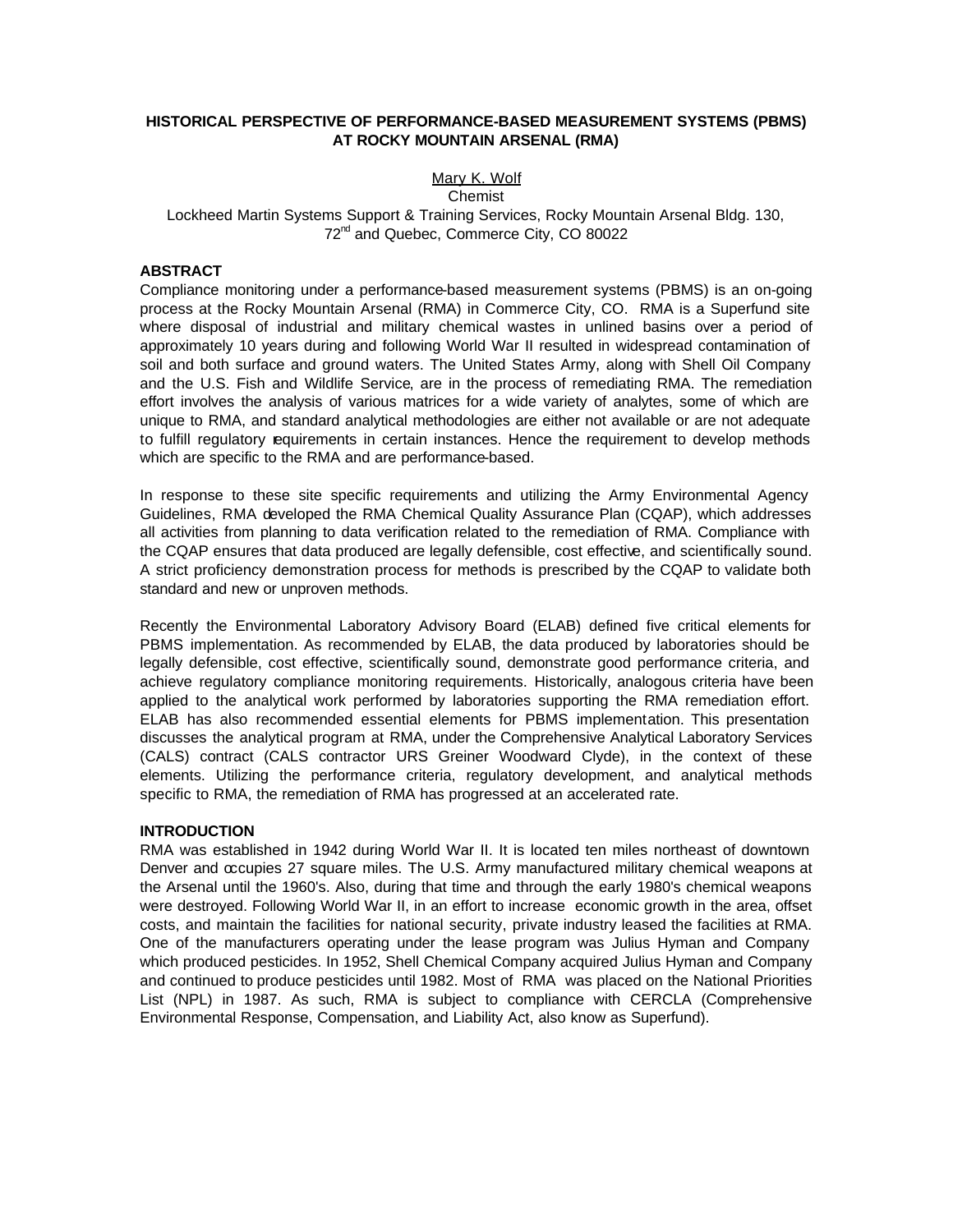The Remediation Venture Office (RVO), formed in October 1996 to expedite the implementation of the remediation, is an innovative triparty arrangement consisting of personnel from the Army, Shell Chemical, and the Fish and Wildlife Service. Members of the RVO work together to coordinate and provide oversight of the remediation management based on best value concepts, including but not limited to, quality assurance (QA), health and safety, regulatory compliance, fiscal monitoring, and community involvement. Today there is no manufacturing, weapons production, or storage at RMA. As a Superfund site, RMA's only mission is environmental cleanup.

### **DISCUSSION**

The production of the military chemical weapons, pesticides, insecticides, and herbicides generated many waste streams. These wastes were disposed of using widely accepted practices of the time. Efforts to contain liquid wastes began soon after the discovery that contaminated groundwater was causing damage to crops north of RMA in the mid1950s. The Army and Shell Chemical began a systematic investigation into the contamination problems at RMA. Beginning in 1974, Interim Response Actions (IRA) were implemented to protect offsite human health and the environment from RMA pollution.

The United States Environmental Protection Agency (USEPA) has defined PBMS as "a set of processes wherein the data quality needs, mandates or limitations of a program or project are specified, and serve as criteria for selecting appropriate methods to meet those needs in a costeffect manner."<sup>1</sup> The unusual matrices and analytes routinely found at RMA pose unique problems for the regulators and the analytical laboratories. Analyses for analytes in matrices for which no standard method exists have been required. This has necessitated the modification of existing approved standard methods, thus the formation of a PBMS at RMA.

The RMA Chemical Quality Assurance Plan (CQAP) was developed from the Army Environmental Agency Guidelines and provides the written guidance for operating the RMA QA program. The purpose of the RMA CQAP is to provide for consistent generation of analytical data, establish standard practices which permit interlaboratory comparisons of data, establish procedures for demonstrating that analytical systems are in control, and ensure that the data produced by the laboratories is not only of highest quality, but scientifically and legally defensible.

The remediation efforts at RMA pose unique problems for project site evaluations as they are being defined. The unusual matrices, along with analytes of raw chemicals, by-products, and break-down products cause unique problems for project site specifications. The regulatory agencies, along with the RVO, meet and determine the goals for the remediation effort, the critical health care risks, the analytes of interest, and the reporting limits for those analytes.

The data quality objectives (DQO) are written detailing a clear objective of the project site evaluation, defining the most appropriate type of data to collect and the most appropriate conditions from which to collect data, and specifying acceptable levels of decision errors that will be used to establish the quantity and quality of data needed to support the decision.

The DQOs may include analytes or matrices that may or may not have specific methods available to produce the required analytical results. The laboratories, after reviewing the project site specified requirements select the appropriate method, or, if needed, modify an existing method to analyze the samples. The specifications within the CQAP allow the laboratories the flexibility to use their expertise to modify existing methods to achieve regulatory compliance.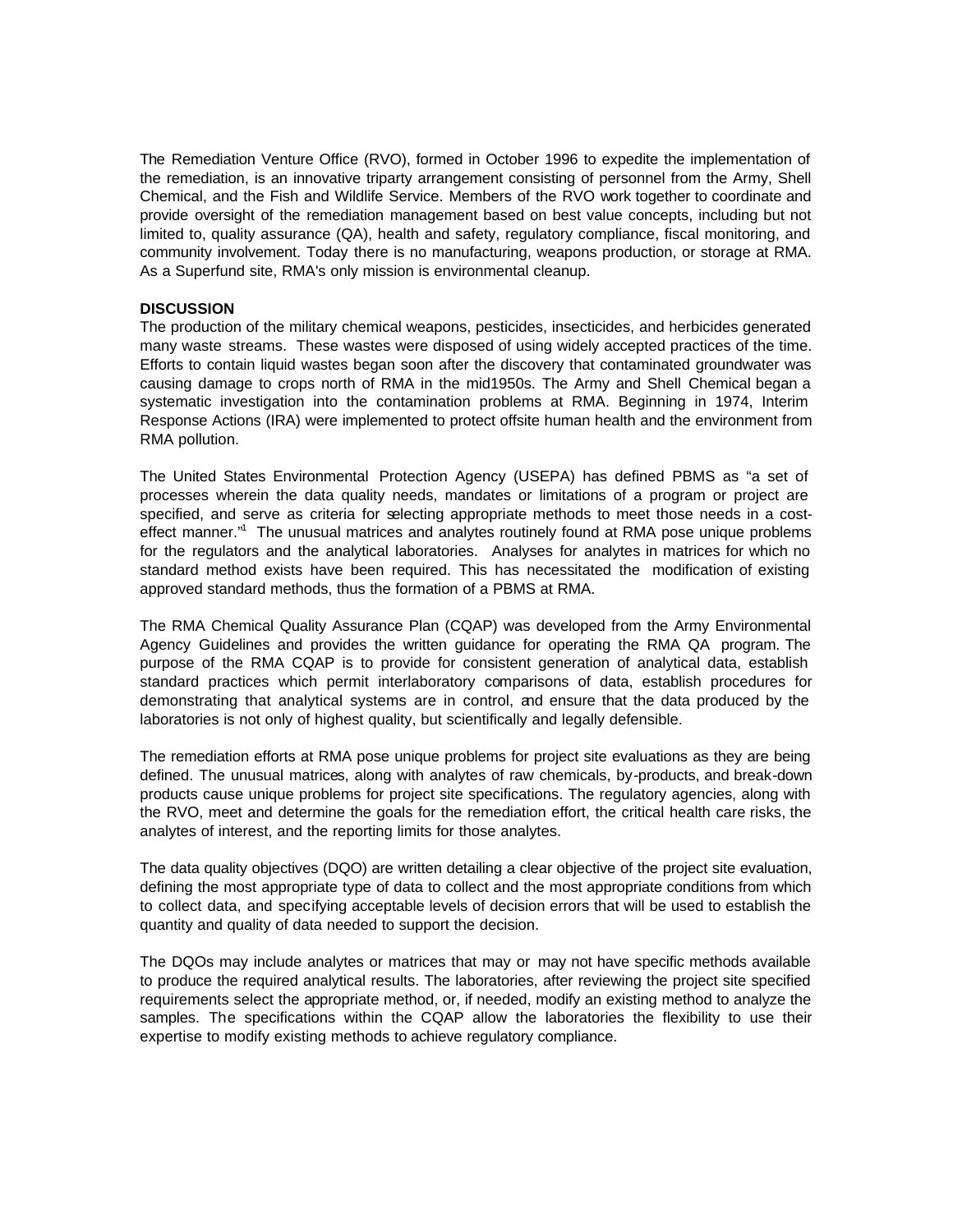Laboratory standard operating procedures (SOP) provide specific instructions for the performancebased method analysis. The SOPs include a summary of the performance-based method with information about the matrix, analytes, and a short description of the procedure. The application of the method is stated along with tested concentration range, instrument response, detection/reporting limits, interferences, and analysis rate. Other aspects that are covered in SOPs are safety considerations, apparatus and reagents. Detailed and specific procedures are stated for the preparation of standards including initial and daily calibration standards, instrument mass tuning criteria and performance, and the analysis of calibration data. Acceptance criteria for all standards along with corrective actions if criteria are not met are specified. A description of sample collection and storage conditions is given. Also stated is a detailed procedure of the analytical process, including acceptance criteria for sample analysis, calculations, and the preparation and analysis of quality control samples. The function of quality control charts and acceptance criteria for controlling the method is outlined. Finally, references are given on which the performance-based methods are based. The performance-based method SOPs prescribe strict quality control (QC) and analytical requirements, ensuring that data generated are legally defensible, scientifically sound, and meets good performance criteria based on historical laboratory performance.

A capacity/capabilities visit (CCV) is performed by the CALS contractor to determine whether the laboratory will be able to support RVO with the analyses that are needed. Personnel from URS Greiner Woodward Clyde will visit the laboratories to inspect the laboratory statement of qualifications, training files, facilities and equipment, data management systems, analytical capabilities, and SOPs. The program and contract requirements of RMA are discussed in detail during the visit. These requirements include performance audits, performance-based method proficiency demonstration for analytical methods, participation in the Analytical Laboratory Performance Evaluation System (ALPES), development of performance-based method SOPs, laboratory QA plan, laboratory QC plan, a data management plan, quality systems audits, and attendance at QA meetings as required .

Contract laboratories before performing analytical work, in support of the CALS contract, must demonstrate their competence in meeting RVO specific QA/QC requirements through a performance-based method proficiency demonstration. The purpose of performance-based method proficiency demonstration is to: a) establish the lowest concentration at which a result may be reliably reported, b) define the working range of the analytical process, and c) provide initial performance-based quality control acceptance criteria which will be used to control the analytical process during sample analysis. Performance-based method proficiency demonstration provides evidence that a laboratory is able to meet RVO DQOs.

CALS provides to the contract laboratories a reference method (if available), target analyte lists, and the target reporting limits (TRLs). The TRLs are the reporting limits needed by RVO to support remediation goals. The TRL information is used by the laboratories during the performance-based method proficiency demonstration to determine the dynamic concentration range of the method. The performance-based method proficiency demonstration consists of three parts:

- Instrument calibration
- Preparation and analysis of proficiency samples
- Calculation of method reporting limits (MRL)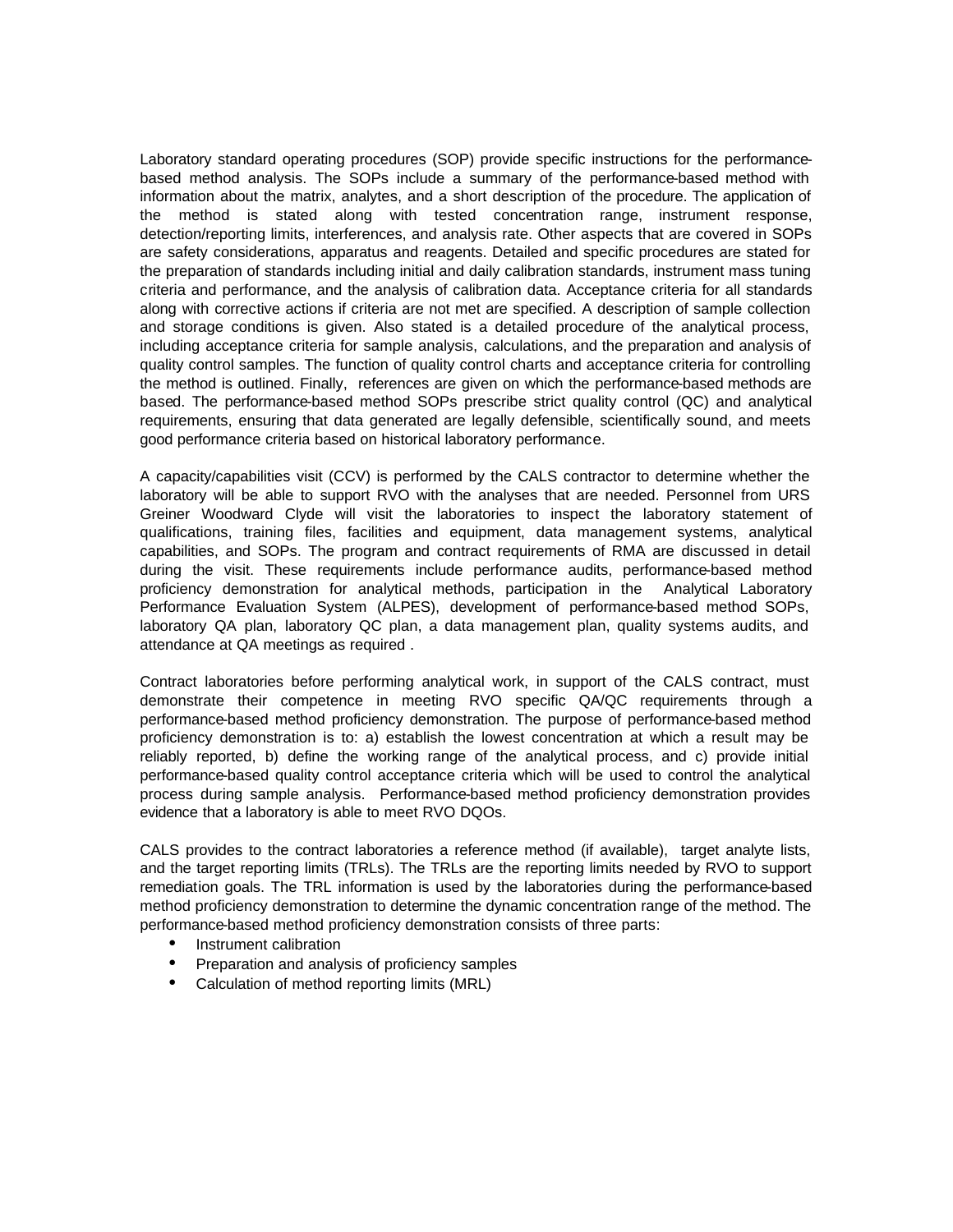#### **INSTRUMENT CALIBRATION**

The performance-based method requires an initial calibration, prior to the analysis of samples. The initial calibration sequence includes, at a minimum, five calibration standards and a zero standard. The standards will bracket the working range of the measurement system. The acceptability of the initial calibration will be reviewed using appropriate QC criteria. Upon completion of an acceptable initial calibration, the laboratory proceeds with the analysis of the proficiency samples.

#### **PREPARATION AND ANALYSIS OF PROFICIENCY SAMPLES**

RMA standard matrix, which includes RMA standard soil, standard water (ASTM Type II water, plus 100 milligrams per liter of sulfate and chloride), or other matrices specific to RMA, must be used during the performance-based method proficiency demonstration. Spiking solutions are prepared that are independent of the calibration stock solutions. A minimum of five concentrations of the target analytes is prepared in the RMA standard matrix plus a preparation blank sample. The concentrations of the target analytes are evenly distributed throughout the dynamic concentration range. Two sets of performance-based method proficiency samples are prepared and analyzed according to the specified performance-based method SOP. The proficiency samples are prepared and analyzed on two separate days to introduce day-to-day laboratory variability.

## **CALCULATION OF MRLS**

After the analysis of the performance-based method proficiency samples, the results of the analysis is evaluated for the determination of the MRLs. The found concentrations of the target analytes for each spiking concentration, including the blank sample, is entered into the MRL computer program. The MRL is extracted using confidence bands as described by Habaux and Vos using 2-tail 90% confidence bands. The software program: a) plots the found versus target concentration data, b) determines the confidence band about the resultant linear regression curve, and c) calculates the MRL.

MRLs are the lowest reportable target analyte concentration in a sample using a specific analytical method. Reporting MRL concentrations as performance-based method target concentrations considers both the measurement precision and the method accuracy. Analyte concentrations in field samples are corrected for method recovery e fficiencies determined during the performancebased method proficiency demonstration.

Upon completion of the performance-based method proficiency demonstration, the laboratories will submit the data to RVO for review. Method proficiency data includes the calibration data, sample preparation, sample analysis, MRL calculations, and certificates of analysis for all reference materials assuring the purity and identification of all analytes.

Upon method approval, the RVO will provide the laboratory with the a unique method number to be used when reporting data. The pre-award performance evaluation (PE) sample is shipped to the laboratory ensuring method performance criteria are met. The laboratory will analyze the pre-award PE sample and submit the data to RVO as a RVO-required data package. The data package is reviewed and comments submitted to the laboratory. Corrective action, if necessary, is implemented by the laboratory before the laboratory is awarded a contract by the CALS contractor to perform work for RMA. If necessary, a second pre-award PE sample may be submitted to the laboratory to demonstrate that the corrective actions have been implemented. If the laboratory fails two pre-award PE samples a contract will not be awarded.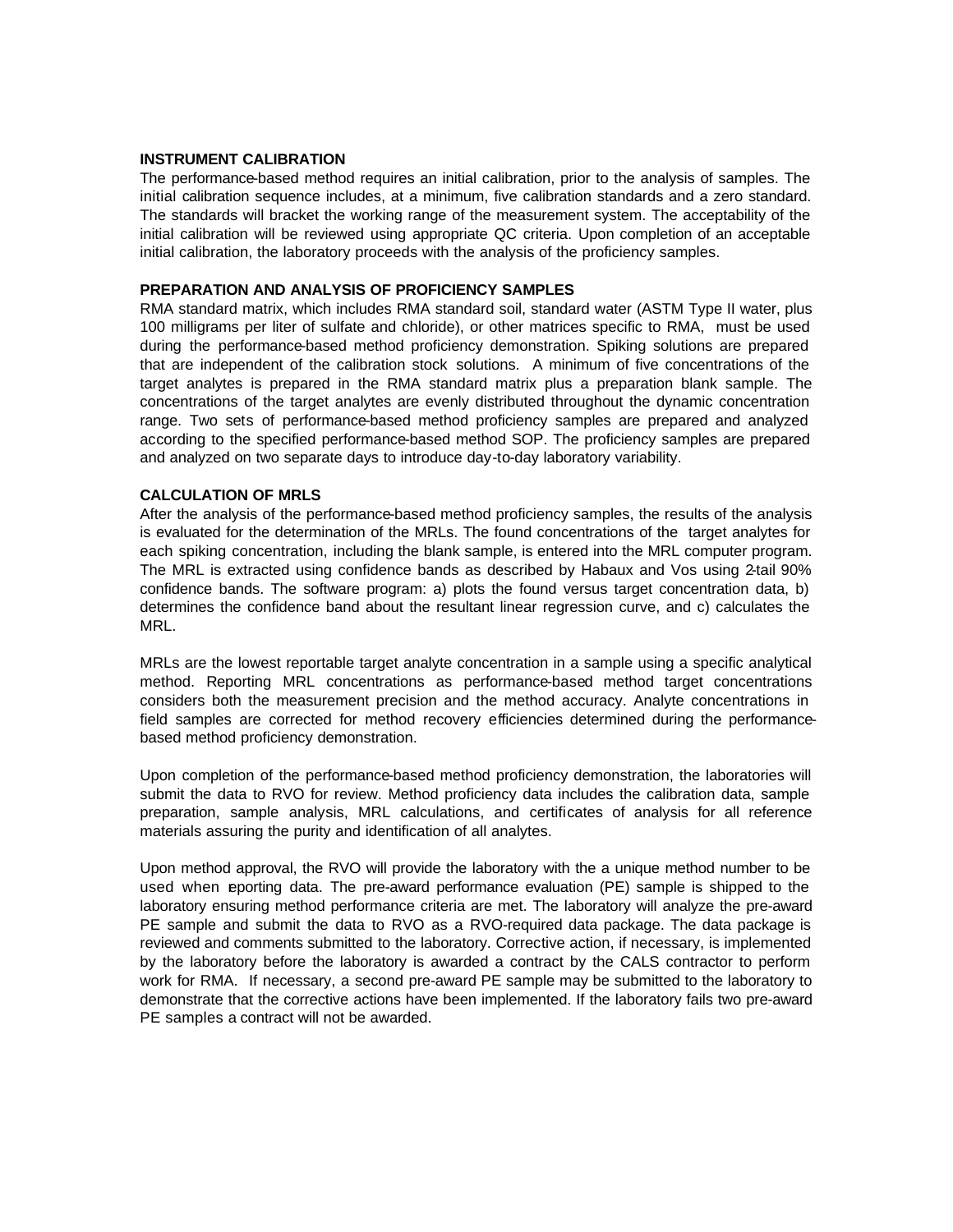While performing analysis of samples, the laboratories analyze QC checks. These include, at a minimum method blanks, laboratory control samples (LCSs), matrix spikes, surrogates, and duplicates (when applicable). The results obtained from the QC samples must be evaluated against acceptance criteria per the laboratory performance-based method SOP and historical laboratory QC performance. The results of the QC checks are included in the electronic data file which is sent to PMRMA with the results of the field sample analysis.

A requirement of each laboratory is to control chart the LCS to demonstrate that the laboratory's process for sample preparation and analysis is in control. The LCS matrix should be comparable to the sample matrix. RVO identifies specific controlling analytes (RMA target analytes) contained in the LCS solution that are control charted for each method. The recoveries of the analytes should be in a state of statistical control. The control charts are used to monitor the variation of the analytical method and provide a mechanism for the laboratories to detect out-of-control situations and to improve the analytical method. When an out-of-control situation is observed the laboratories must investigate the method, determine a cause, and implement corrective action.

The laboratories generating data for RVO prepare data packages that are stand-alone compilations of all data related to the analysis of a single analytical lot. An analytical lot is defined as the number of samples, including QC, that can be processed through the rate limiting step of an analytical method. The data packages contain all information necessary to verify the reported results and to completely document the quality control procedures utilized during the analysis. Any deviations from the performance-based method SOP must be clearly noted in the data package. This ensures that the data generated are accurate, defensible, and meets the project site-specific DQOs.

Information contained in the data packages includes:

- reported sample results and associated MRLs;
- reported QC sample results;
- case narrative that explains deviations during the preparation and analysis of the samples, corrective actions, manual integrations, and other observations identified and noted during the preparation or analysis of the samples;
- standards preparation, including certificates of analyses of the standards;
- sample preparation and extraction;
- initial and continuing calibration information;
- copies of the chain-of -custodies; and
- ü quantitation reports and chromatograms of the calibration and sample analysis.

As part of the CALS contract, laboratories submit monthly quality assurance status reports (QASR). These reports include: QA/QC changes, method changes, personnel changes, facility changes, data quality indicators (including accuracy, precision, and completeness), revisions of MRLs, and non-conformance occurrences. Each of these areas discuss, acceptance criteria, out-ofcontrol situations, or modifications performed that relate to RMA samples. The QASRs are reviewed by the CALS contractor. During the review the CALS contractor, determines if any out-of-control situations have occurred and if the laboratories have addressed the situations. What caused the situation and the types of corrective actions taken by the laboratories should be noted in the QASRs by the laboratories. The CALS contractor may request additional information concerning the laboratories' corrective actions to more fully understand and evaluate the situation. If the severity of the situation is warranted. The CALS contractor may conduct an unannounced audit or may issue a stop work order until all out-of-control issues have been adequately addressed. This is an on-going performance-based assessment of the laboratories method proficiency, accuracy, and data deliverables.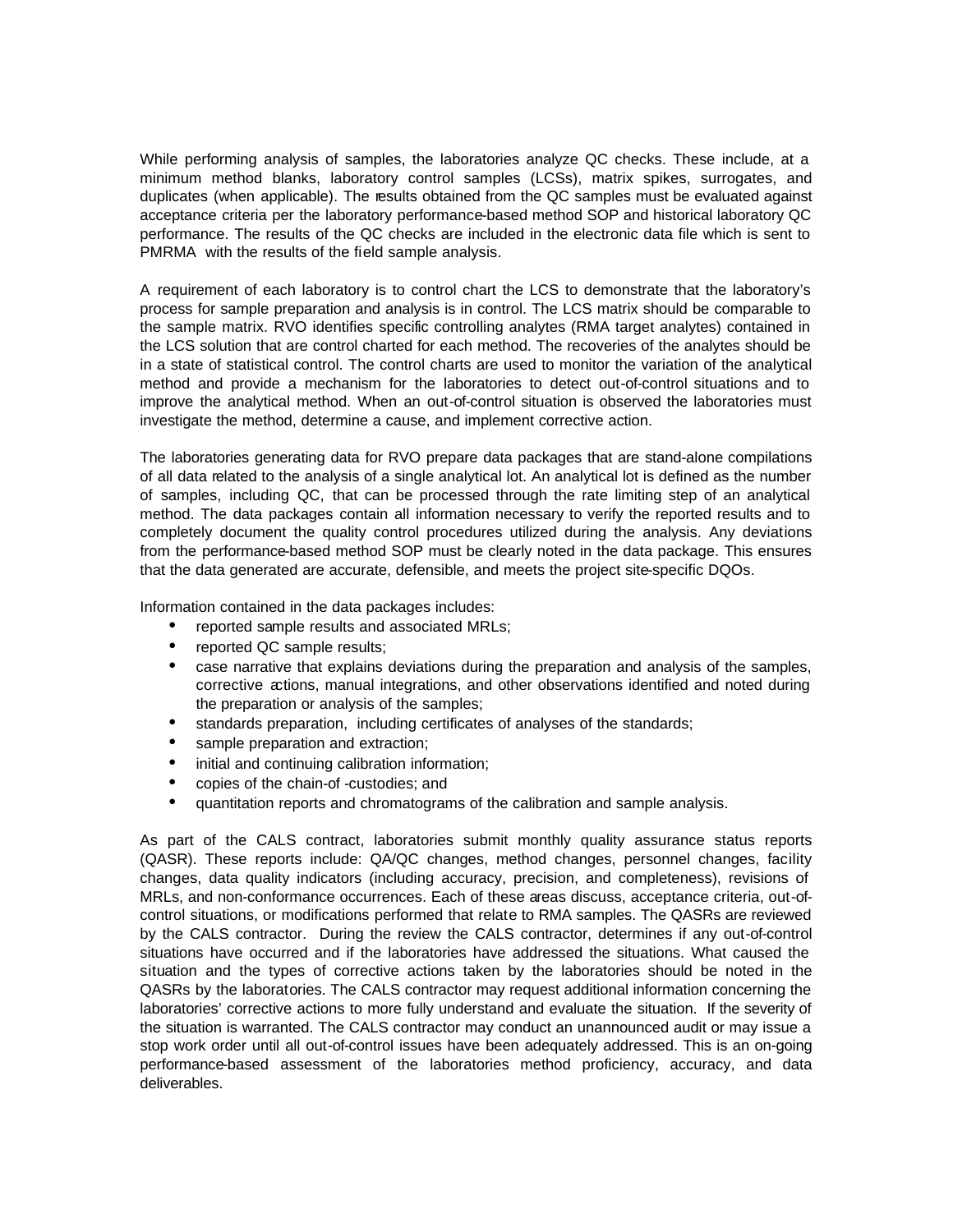Audits are an essential part of the PBMS at RMA. The two types of audits performed by the CALS contractor are quality systems audits and performance audits. Quality systems audits are audits of the operational functions of the contract laboratories including the QA program. The performance audits monitor the laboratories' ability to produce accurate analytical measurements of the specific RMA analytes through analysis of PE samples.

Quality systems audits provide RVO a performance-based assessment of the contact laboratories. Quality system audits are either external or internal (self-assessment). The external quality systems audits, through on-site visits, verify that the laboratories are complying with the CQAP's QA/QC requirements and determine if the QA/QC procedures were implemented effectively and suitably to achieve technically sound and defensible analytical data. During the life of the laboratories' contract with the CALS contractor, a minimum of one quality systems audit is conducted every six months. Additional quality system audits may be performed if there are QA/QC concerns, large sample volumes, PE sample results, changes in laboratory management and/or QA program, and/or results of previous quality systems audits.

During the quality systems audit the CALS audit team will review QA plans and performance-based method SOPs and verify that previous audit findings have been implemented. Specific data packages, both routine and PE samples, will be inspected to verify reported results and verify conformance with QA and program requirements. Interviews will be conducted, if necessary, to clarify concerns, substantiate auditor concerns, or verify the implementation of corrective actions. A walk-through of the laboratory is performed to evaluate the various areas of the laboratory. This may include sample receipt, organic preparation and analysis, inorganic preparation and analysis, data management and review, quality assurance, and training.

A quality systems audit report is prepared by the CALS audit team and submitted to the laboratory detailing the findings and observations of the audit. The laboratory addresses the findings and observations presented in the audit report and submits the response to the CALS contractor. RVO reviews the response and determines whether the laboratory has addressed and implemented corrective actions appropriately.

Internal quality systems audits will be performed by the contract laboratories annually, at a minimum. These audits are conducted by the QA department in order to assess the PBMS used by the laboratories. Any deficiencies observed during the internal audits are documented and corrective actions implemented. Documentation of the quality systems internal audits is retained by the laboratories and is reviewed by the CALS audit team during the external quality systems audit. The corrective actions of the internal quality systems audit must have been satisfactorily implemented or the associated deficiencies will become findings during the external quality systems audit.

ALPES, as an independent QA oversight, administers the performance audits for RVO performance-based methods. These performance audits are conducted semiannually or whenever problems occur. The PE samples may be prepared for special projects or in batches for distribution to multiple laboratories. The batch is submitted in the form of samples ready for analysis. Doubleblind PE samples may also be submitted to the laboratories to further monitor the PBMS of the laboratories.

RMA analytes of interest are added to the required matrix to achieve the desired concentration. Matrices used are RMA standard water, soil, quartz filters or passivated summa canisters, or other special matrices such as concrete, waste material, or biota. The laboratories are notified of singleblind PE sample shipment and the expected arrival date. Double-blind PE samples are included in the shipments of field samples. The PE samples are analyzed in accordance with the laboratories' approved performance-based method SOP. A RVO stand-alone data package is generated and submitted for review. The data are reviewed for accuracy and completeness.